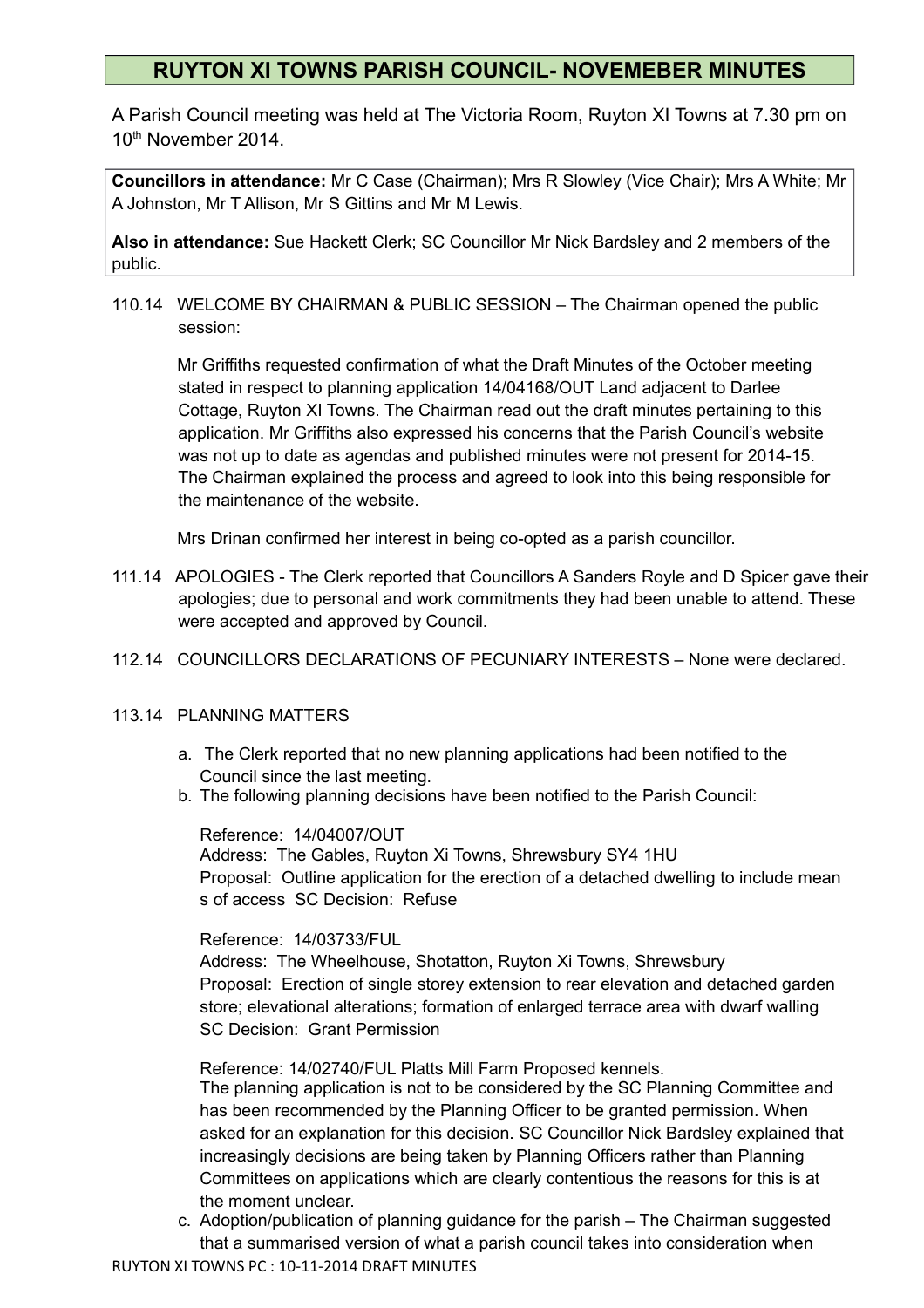commenting on a planning application should be produced by the Council and published via the parish group email system administered by Yoland Brown. Councillors agreed that this would benefit those residents who felt unjustly treated by comments made by the Parish Council will regard to planning applications and assist the Parish Council in achieving transparency. **Agreed Action: Chairman to compile the planning guidance which he would submit to the Clerk, who would circulate to all council members for approval before publication.**

- 114.14 SHROPSHIRE COUNCIL Nick Bardsley reported that SC Planning Officers were minded to refuse planning application ref 14/0410/OUT Walnut House -4 holiday lets. He was yet unable to explain why. Noted by Council.
- 115.14 CONFIRMATION & ACCEPTANCE OF PREVIOUS MEETING MINUTES: Draft minutes of the council meeting held on 13/10/2014 were amended as follows Min Ref 94.14 "un" amended to "in" bullet point 3 and "H12" amended to "HE12" bullet point 4. Council then resolved that the minutes were accurate and instructed the Chairman to sign them as such.
- 116.14 SAFEGUARDING COMMUNITY RESPONSIBILITY– The follow up on the presentation was postponed until Cllr D Spicer is able to attend.
- 117.14 COMMUNITY ASSETS The Chairman reported that in addition to registering the public house; the post office was to be considered as a community asset. It was agreed that the matter be postponed allowing members to further consider the implications of such actions.

### 118.14 HIGHWAYS & VILLAGE MAINTENANCE ISSUES

- a. VAS Project in partnership with SC SC Bardsley agreed to provide an update at the next meeting.
- b. Shotatton Crossroads Following some discussion it was agreed that the Clerk write to MP Owen Paterson expressing the Council's concerns that current capital works at Shrewsbury's Mile end roundabout recognised as a pinch point by the Highways Agency; highlighted that funding was available and that the Shotatton cross roads and Queens Head junction at West Felton; recognised as unsafe should be given greater priority. An update on the timetable and works to be carried out to improve both junctions was therefore requested. As an interim measure it was also agreed that SC Highways should be contacted and asked to improve visibility at Shotatton crossroads. The Clerk suggested that Cllr Bardsley should present the Parish Council's concerns at the quarterly meeting held between HA and SC**. Action: Clerk to write to MP; copying SC Highways** 
	- **and Cllr Bardsley.**
- c. Other village maintenance issues The Chairman reported that the notice board at Doctors Meadow is in the course of being repaired by D Peate. It was further agreed that there was a need for D Peate to tidy The Grove Park hedge which is over gown and encroaching on the recreational space. **Action: Chairman to advise D Peate**.
- d. Cllrs Slowley reported that trees on the Cliffe have been removed to improve the view from a seat. This was noted by Council

### 119.14 FINANCE

- a. Payments Council approved the November salary payment to the Clerk by standing order of £491.61. The following payments were approved and authorised by the Council by resolution, (Proposed CC; Seconded RS.):
- a. Chq 718 V & W St Lighting repairs £357.88; Chq 716 Scottish Power £245.57 (30/6 – 30/9/14 St Light energy costs); Chq 717 Clerk Reimbursement of admin & office costs £122.04 (Sept – Nov); Chq 719 Ruyton XI Towns PCC – Room rental November £12.00.